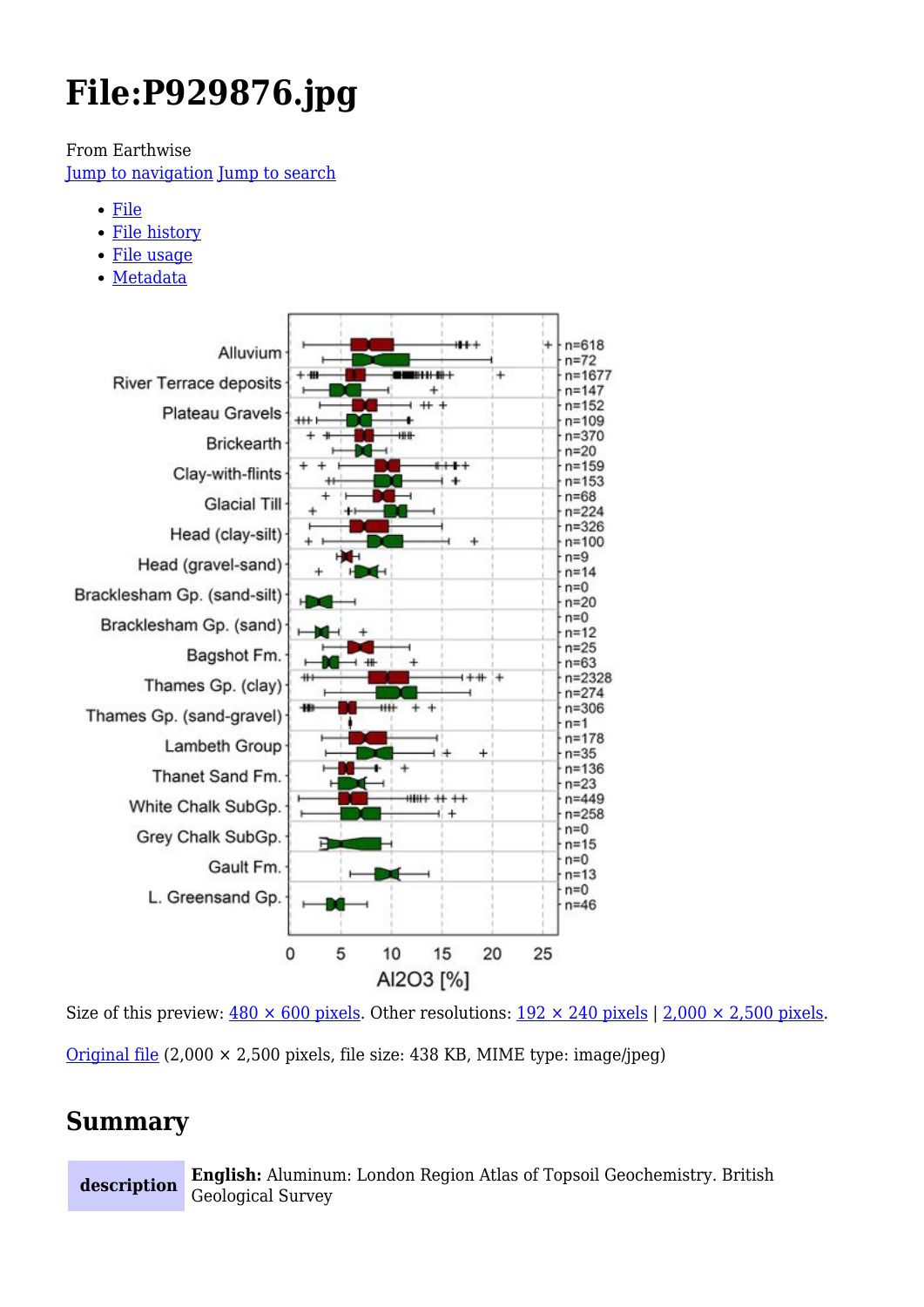**source** London Region Atlas of Topsoil Geochemistry

**author** Ferreira, A, Johnson, C C, Appleton, J D, Flight, D M A, Lister, T R, Knights, K V, Ander, L, Scheib, C, Scheib, A, Cave, M, Wragg, J, Fordyce, F and Lawley, R.

# **Licencing**

{{subst:Custom license marker added by UW}}

Download of 1000 x 1000 pixel images is free for all non-commercial use - all we ask in return is for you to acknowledge BGS when using our images. Click our Terms and Conditions link below for information on acknowledgement text, and to find out about using our images commercially.

#### **Copyright**

The images featured on this site unless otherwise indicated are copyright material of the UK Research and Innovation (UKRI), of which the British Geological Survey is a component body. The British Geological Survey encourages the use of its material in promoting geological and environmental sciences. The images may be reproduced free of charge for any non-commercial use in any format or medium provided they are reproduced accurately and not used in a misleading or derogatory context. Where any images on this site are being republished or copied to others, the source of the material must be identified and the copyright status acknowledged. The permission to reproduce UKRI protected material does not extend to any images on this site which are identified as being the copyright of a third party. Authorisation to reproduce such material must be obtained from the copyright holders concerned.

#### **Non-commercial Use**

Use of the images downloaded from this site and reproduced digitally or otherwise may only be used for non-commercial purposes, which are:-

- Private study or research for a non-commercial purpose
- Education for teaching, preparation and examination purposes

When using the images please credit 'British Geological Survey' and include the catalogue reference ('P Number') of the item to allow others to access the original image or document. Noncommercial users of the images from this site are restricted to downloading no more than 30 images, without seeking further permission from [enquiries@bgs.ac.uk](mailto:enquiries@bgs.ac.uk)

#### **Commercial Use**

For commercial use of these images for which higher resolution images are available, individual permissions and/or licences arrangements should be agreed by contacting [enquiries@bgs.ac.uk](mailto:enquiries@bgs.ac.uk) Commercial use will include publications in books (including educational books), newspapers, journals, magazines, CDs and DVDs, etc, where a cover charge is applied; broadcasts on TV, film and theatre; and display in trade fairs, galleries, etc. If you are in doubt as to whether your intended use is commercial, please contact [enquiries@bgs.ac.uk](mailto:enquiries@bgs.ac.uk)

#### **Warranty**

Use of the images downloaded from this site is at the users own risk. UKRI gives no warranty as to the quality of the images or the medium on which they are provided or their suitability for any use.

#### **Ordnance Survey topography**

Maps and diagrams in Earthwise use topography based on Ordnance Survey mapping. The National Grid and other Ordnance Survey data ©Crown Copyright and database rights 2015. Ordnance Survey Licence No. 100021290 EUL.

## **File history**

Click on a date/time to view the file as it appeared at that time.

| Date/Time | <b>Thumbnail</b> | <b>Dimensions</b> | User | <b>Comment</b> |
|-----------|------------------|-------------------|------|----------------|
|           |                  |                   |      |                |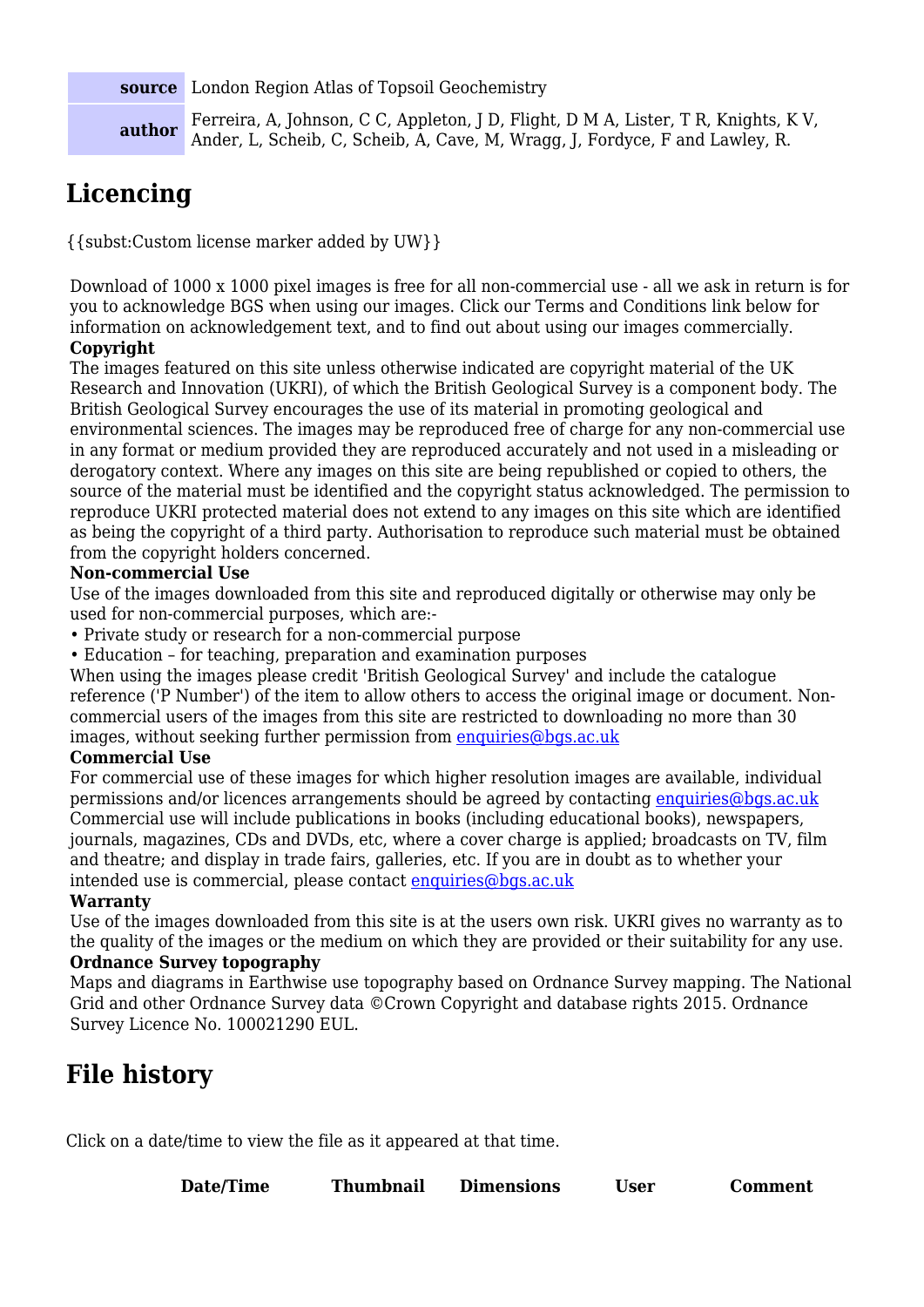

(438 KB)

[Dbk](http://earthwise.bgs.ac.uk/index.php/User:Dbk) [\(talk](http://earthwise.bgs.ac.uk/index.php/User_talk:Dbk) | [contribs\)](http://earthwise.bgs.ac.uk/index.php/Special:Contributions/Dbk)

User created page with UploadWizard

You cannot overwrite this file.

# **File usage**

The following 2 pages link to this file:

- [Aluminium: LRA](http://earthwise.bgs.ac.uk/index.php/Aluminium:_LRA)
- [London Atlas: Materials and methods III: data analysis](http://earthwise.bgs.ac.uk/index.php/London_Atlas:_Materials_and_methods_III:_data_analysis)

# **Metadata**

This file contains additional information, probably added from the digital camera or scanner used to create or digitise it.

If the file has been modified from its original state, some details may not fully reflect the modified file.

**Unique ID of original document** 1D537CD28BD45083AEFED3DD65EF67C8

**Date and time of digitising** 17:34, 20 October 2016 **File change date and time** 17:51, 20 October 2016

#### **Date metadata was last modified** 17:51, 20 October 2016

Retrieved from ['http://earthwise.bgs.ac.uk/index.php?title=File:P929876.jpg&oldid=30392](http://earthwise.bgs.ac.uk/index.php?title=File:P929876.jpg&oldid=30392)' [Categories:](http://earthwise.bgs.ac.uk/index.php/Special:Categories)

- [License tags](http://earthwise.bgs.ac.uk/index.php/Category:License_tags)
- [Uploaded with UploadWizard](http://earthwise.bgs.ac.uk/index.php/Category:Uploaded_with_UploadWizard)

# **Navigation menu**

### **Personal tools**

- Not logged in
- [Talk](http://earthwise.bgs.ac.uk/index.php/Special:MyTalk)
- [Contributions](http://earthwise.bgs.ac.uk/index.php/Special:MyContributions)
- [Log in](http://earthwise.bgs.ac.uk/index.php?title=Special:UserLogin&returnto=File%3AP929876.jpg&returntoquery=action%3Dmpdf)
- [Request account](http://earthwise.bgs.ac.uk/index.php/Special:RequestAccount)